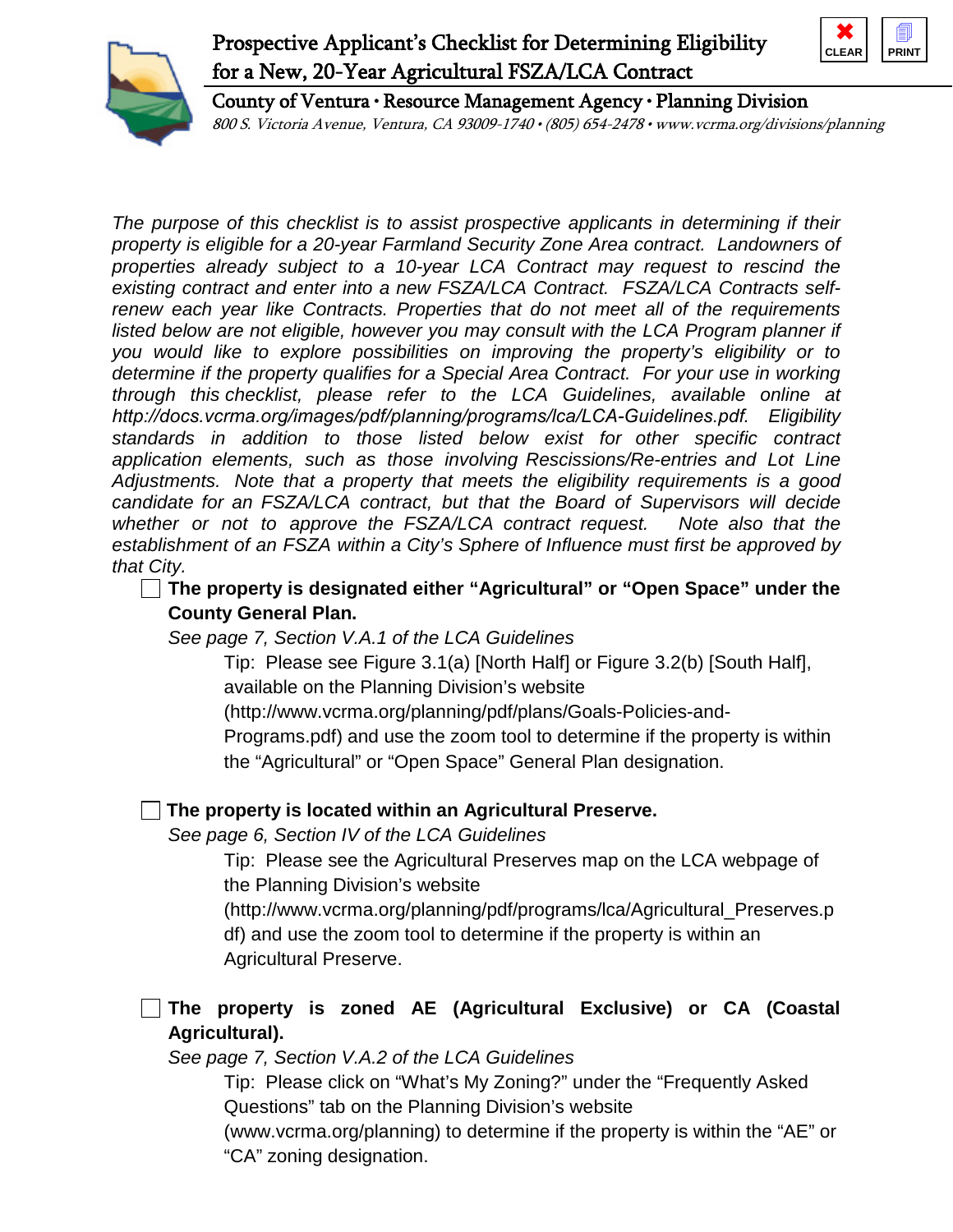| The property meets the minimum lot size requirement, and consists of a                                                                           |
|--------------------------------------------------------------------------------------------------------------------------------------------------|
| legal lot.                                                                                                                                       |
| See page 7, Section V.A.3 of the LCA Guidelines                                                                                                  |
| Tip: The Planning Division's "What is an Illegal Lot?" brochure is available<br>at http://www.vcrma.org/planning/programs/legal-lots/index.html. |
| The property meets the minimum agricultural utilization percentage.                                                                              |
| See page 8, Section V.A.5 of the LCA Guidelines                                                                                                  |
|                                                                                                                                                  |
| The land is designated on the Important Farmland Series Map (Important<br>Farmlands Inventory) as predominately one of the following:            |
| See page 11, Section V.B.2 of the LCA Guidelines                                                                                                 |
| <b>Prime Farmland</b>                                                                                                                            |
| <b>Farmland of Statewide Significance</b>                                                                                                        |
| <b>Unique Farmland</b>                                                                                                                           |
| <b>Farmland of Local Importance</b>                                                                                                              |
| Please consult with the LCA Program Planner to determine the<br>Tip:                                                                             |

**Complete the checklist for one of the following three agricultural types:**

### • **IRRIGATED PLANT PRODUCTS ONLY**

*See Page 8, Section V.A.6.a.1 of the LCA Guidelines*

**The property has been used for commercial agricultural production for at least three of the last five years, or has been planted to as yet non-bearing fruit or nut trees, vines, brushes or crops which have a non-bearing period of less than five years.** 

**The gross income from commercial agricultural production was no less than a minimum of \$500/acre/year for at least three of the last five years, or the land has recently been planted and has not yet produced a crop, but is expected to gross no less than this minimum once the bearing period begins.**

### • **NON-IRRIGATED PLANT PRODUCTS ONLY**

*See page 9, Section V.A.6.a.2 of the LCA Guidelines*

**The land must be cultivated and producing plant products for commercial purposes for three of the previous five years OR be planted to as yet non-**

20-Year Ag LCA Contract Checklist Page 2 of 3 Dec-2017